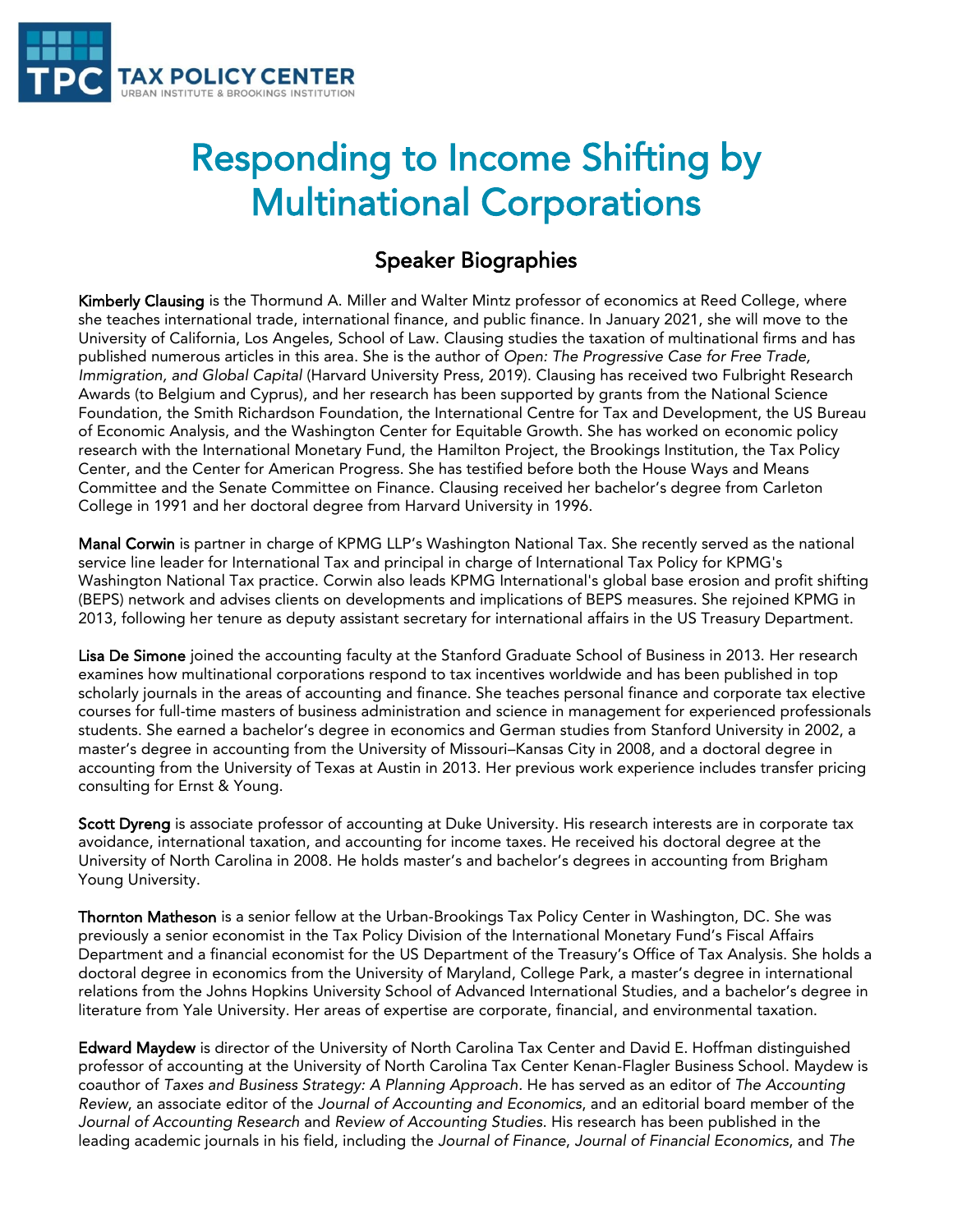

*Accounting Review*. He has received awards for excellence in teaching and research, including the Weatherspoon Award for Excellence in Research and four Weatherspoon Awards for Excellence in Teaching. Maydew consults with prominent law firms and corporations on various complex accounting and tax matters. He was employed by a predecessor of PricewaterhouseCoopers in its Chicago office before he earned his doctoral degree. Before joining the Kenan-Flagler Business School, he was on the faculty of the University of Chicago. He has also been a visiting professor at Cornell University. Maydew received his doctoral degree from the University of Iowa and bachelor's degree from Iowa State University.

Mark J. Mazur is the Robert C. Pozen director of the Urban-Brookings Tax Policy Center and a vice president at the Urban Institute. His research interests cover all aspects of tax policy. From 2012 until early 2017, he was the assistant secretary for tax policy at the US Department of the Treasury. Mazur served in the federal government for 27 years in various positions, including policy economist at the congressional Joint Committee on Taxation; senior economist at the President's Council of Economic Advisers; senior director at the National Economic Council; chief economist, senior policy adviser, and director of policy at the US Department of Energy; acting administrator of the Energy Information Administration; director of research, analysis, and statistics at the Internal Revenue Service; and deputy assistant secretary for tax analysis in the Office of Tax Policy. Before entering public service, Mazur was an assistant professor in Heinz College at Carnegie Mellon University. He has a bachelor's degree in financial administration from Michigan State University and a master's degree in economics and a doctoral degree in business from Stanford University.

Victoria Perry is a deputy director in the Fiscal Affairs Department of the International Monetary Fund (IMF). Since joining the IMF in 1993, she has provided technical advice in tax policy and revenue administration to numerous countries. From 2002 to 2008, she served as division chief for revenue administration, and from 2008 until 2016, she was division chief of tax policy. She is a coauthor of the book *The Modern VAT*, published by the IMF in 2001. Before joining the IMF, Perry was the deputy director of the Harvard University International Tax Program, teaching comparative income taxation and value-added taxation and providing technical assistance in revenue policy through the Harvard Institute for International Development. Perry previously practiced tax law with the Boston law firm WilmerHale. She is past president of the National Tax Association, past president of the American Tax Policy Institute, and past chair of the Value Added Tax Committee of the American Bar Association Section of Taxation, and she serves on the board of the International Institute of Public Finance. She received her juris doctorate from Harvard Law School and her bachelor's degree in economics and philosophy from Yale University.

Leslie Robinson teaches master of business administration courses in financial accounting and taxation and financial accounting courses in the Tuck Business Bridge programs at the Tuck School of Business at Dartmouth. Before joining the Tuck faculty in 2006, Robinson was an adjunct lecturer at the University of North Carolina Kenan-Flagler Business School, where she earned her doctoral degree in accounting. She appeared twice in the *Poets and Quants* annual ranking of the 40 best business school professors under age 40. Her research interests include the interaction of tax and accounting policies, and her expertise centers on the tax and accounting issues associated with multinational operations.

Pascal Saint-Amans has been director of the Centre for Tax Policy and Administration (CTPA) at the Organisation for Economic Co-operation and Development (OECD) since 2012. In 2007, Saint-Amans joined the OECD as head of the International Co-operation and Tax Competition Division in the CTPA. He played a key role in the advancement of the OECD's tax transparency agenda in the context of the G20. In 2009, he was appointed head of the Global Forum Division, created to service the Global Forum on Transparency and Exchange of Information for Tax Purposes, a program with more than 100 participating countries. Saint-Amans graduated from the National School of Administration in 1996 and was an official in the French Ministry for Finance for nearly a decade. He held various positions within the Treasury, including supervising the European Union's work on direct taxes and overseeing legislation and policy on wealth tax and mergers and spin-offs. He was also a member of the United Nations Group of Experts on International Cooperation in Tax Matters. Before leaving government service, he was deputy director in charge of litigation at the Direction Générale des Impôts. Saint-Amans also served as financial director of the Energy Regulation Committee between 1999 and 2002 and was responsible for introducing new electricity tariffs. Saint-Amans holds a degree in history and a degree from the Institut d'études politiques de Paris.